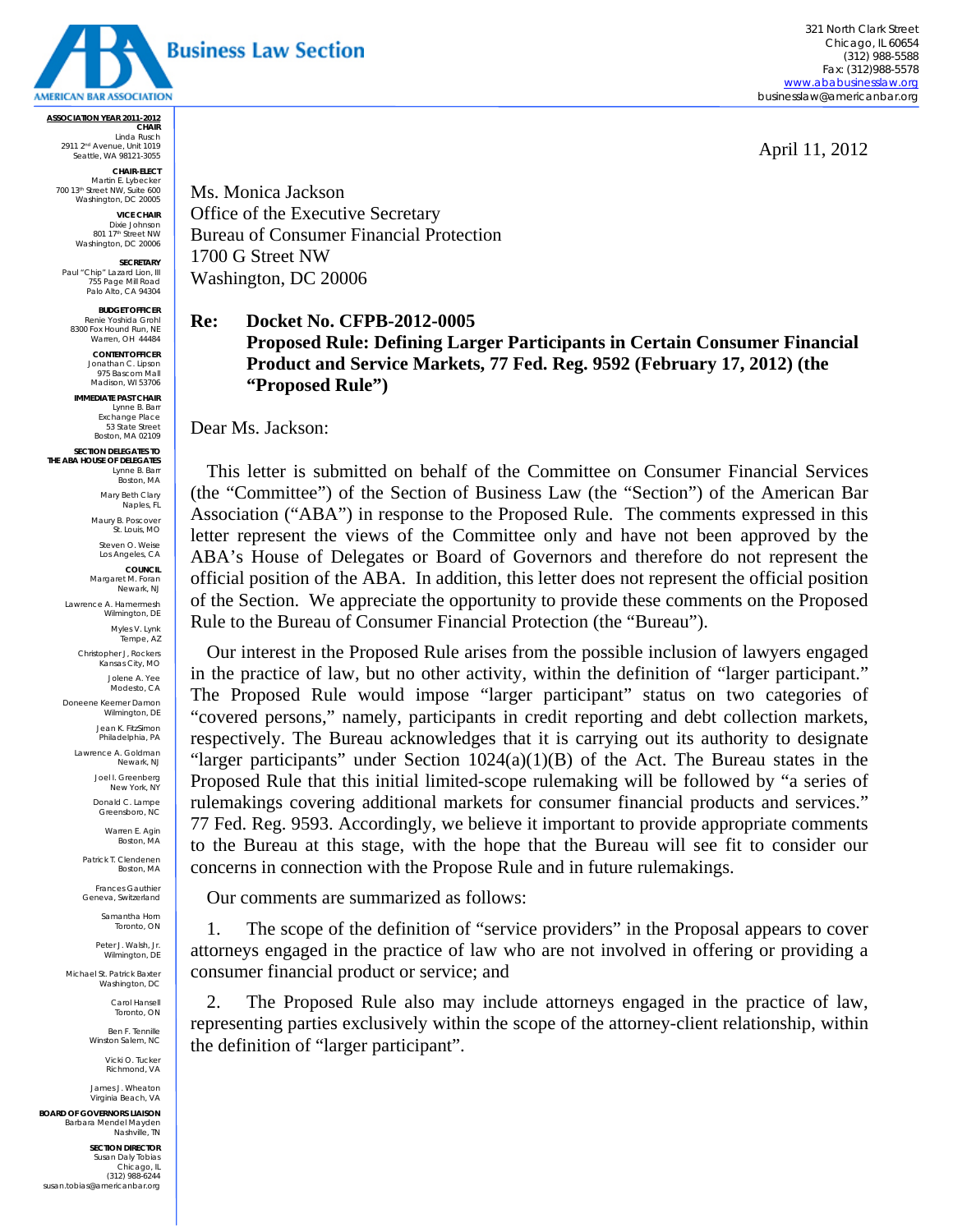## **I. Definition of "Service Provider"**

We believe that "[o]ne of the Bureau's key responsibilities under the Act is the supervision of very large banks, thrifts, and credit unions, and their affiliates, and certain nonbank covered persons." 73 Fed. Reg. 9593. The Bureau published the Proposed Rule to establish, in part, "the scope of coverage of the Bureau's supervision authority for nonbank covered persons pursuant to Section 1024 of the Act." *Id*. The Bureau notes in the Proposed Rule that its supervision authority extends to service providers of bank and nonbank entities and that "[s]ervice providers to consumer debt collectors and consumer reporting agencies may include such firms as data aggregators, *law firms* . . ." (Emphasis supplied.) *Id.* at fn 4. We believe, however, that the Bureau's authority does not and should not extend to law firms or attorneys engaged in the practice of law representing these purported "larger participants" (or any other "covered persons" under the Act) in matters unrelated to the offering or provision of financial products or services to consumers.

For example, law firms often represent, in attorney-client relationships, credit reporting agencies and debt collection agencies in corporate, commercial, taxation, regulatory, compliance, legislative and non-consumer litigation matters. These activities may include representation of such companies in litigation initiated by consumers involving a consumer financial product or service. These activities, within ordinary and accepted norms of the practice of law, are not "delivered, offered or provided in connection with a consumer financial product or service" (*see* Section 1002(5) and 1002(15)(A) of the Act). It follows that attorneys acting within the ambit of the attorney-client relationship providing legal services unrelated to a client's offering or provision of a "consumer financial product or service" should not be considered "larger participants" under Title X of the Act. This holds true not only for the Proposed Rule, but also for "larger participant" rulemakings that the Bureau may later undertake.

## **II. Practice of Law**

l

In the Proposed Rule, it appears that the Bureau may believe that any legal action that an attorney undertakes that is adverse to a consumer in any way related to a consumer financial product or service results in that the attorney becoming a "larger participant." *See* 77 Fed. Reg. 9597, fn. 28. There are many instances in which an attorney may bring or assert a claim against a consumer for nonperformance of an obligation related to a consumer financial product or service. Yet the attorney is by no means engaged in "collecting debt" within any accepted definition of the term under state or federal law<sup>1</sup> or otherwise "offering or providing a consumer financial product or service." Such an attorney is not a "participant" in "the consumer debt collection market." *See* 77 Fed. Reg. 9597. For example, a high-net worth individual could default on a "jumbo" loan securing his or her residence, in which case the creditor would call on its ordinary litigation counsel to handle the matter in an ordinary attorney-client arrangement. That counsel, not regularly engaged in the collection of consumer obligations, could be considered a "larger participant" under the Proposed Rule. The Proposed Rule similarly leaves open the possibility that an attorney asserting counterclaims against a consumer (or a purported class of consumers) in a lawsuit involving a consumer financial product or service would be considered a "larger participant."

<sup>&</sup>lt;sup>1</sup> We recognize that attorneys may be "debt collectors" within the meaning of 15 U.S.C. §1692a(6) of the Fair Debt Collection Practices Act. *See* Section 1027(e)(3) of the Act (preservation of existing authority).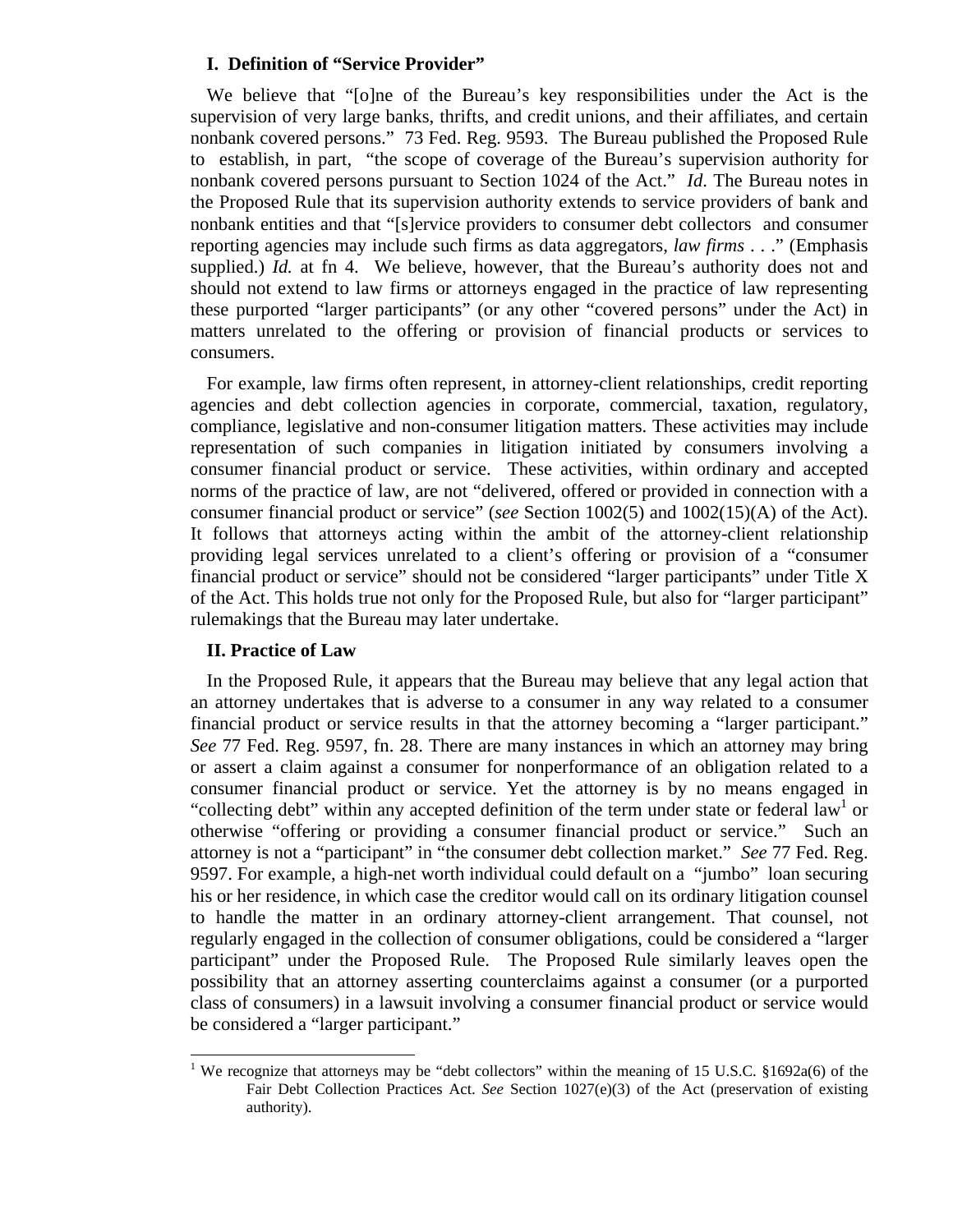We are concerned that the Proposed Rule's coverage of the scenarios discussed above would be in contravention of the exclusion of the practice of law from Title X of the Act (Section 1027(e) of the Act). Under this subsection, the Bureau is prevented from exercising supervisory or enforcement authority "*with respect to any activity engaged in by an attorney as part of the practice of law under the laws of the State in which the attorney is licensed to practice law.*" (Emphasis supplied.) There are only three exceptions to this rule: the offering or provision of a consumer financial product or service (1) not offered or provided as part of or incidental to the practice of law occurring within the attorney-client relationship, (2) that is otherwise offered or provided by the attorney *with respect to a consumer who is not receiving legal advice or services from the attorney in connection with the consumer financial product or service* (emphasis supplied), or (3) in a manner that would subject the attorney to consumer financial laws under existing authority. Only the first two exclusions are relevant to this discussion. $<sup>2</sup>$ </sup>

The first exclusion seems relatively simple, that is, if an attorney offers or provides consumer financial products or services outside of the practice of law and not within an attorney-client relationship, the attorney may be subject to Bureau supervision. This presumably would include an attorney offering or providing such consumer-oriented products and services as debt management consulting, fee-for-service loan modifications and pre-paid foreclosure avoidance plans. The second exception perhaps is not as plain as the first exception, but its meaning is quite similar. That is, attorneys who are engaged in offering or providing a consumer financial product or service (such as collection of consumer debt) but do not represent consumers in such activities may be subject to Bureau supervision.<sup>3</sup> In the consideration of Section 1027(e), Congress crafted these exclusions with special concern that attorneys could continue to practice law, representing parties (including consumers) without undue interference from a primary federal regulator. As is clear from the legislative history of the Act, Congress took pains to exclude attorneys engaged in the practice of law and not offering or providing consumer financial products or services from the coverage of Title X. To this end, Representative Conyers stated before the House of Representatives regarding the exclusion for the practice of law in Title X of the Act:

 . . . [O]ur Committee was determined to avoid any possible overlap between the Bureau's authority and the practice of law. At the same time, our Committee recognized that attorneys can be involved in activities outside the practice of law, and might even hold a law license as a sort of badge of trustworthiness. Although State supreme courts would have some authority to respond to abuses in even these outside activities, as reflecting on the attorney's unfitness to hold a law license (see Model Rule 8.4 of the American Bar Association Model Rules of Professional Conduct, adopted in virtually all of the States), their disciplinary authority is not as

l

<sup>&</sup>lt;sup>2</sup> We note that Section 1027(e)(3) is a "savings clause" for consumer protection laws existing prior to the enactment of the Act, referred to in the Act as "enumerated consumer laws."

 $3$  In this regard, the Act defines "consumer financial product or service" to include "collecting debt related to any consumer financial product or service." Section  $1002(15)(A)(x)$ . The general definition of "consumer financial product or service" qualifies the definition of "collecting debt" by saying the activity is "delivered, offered or provided in connection with" another consumer financial product or service. *See* Section 1002(5)(B).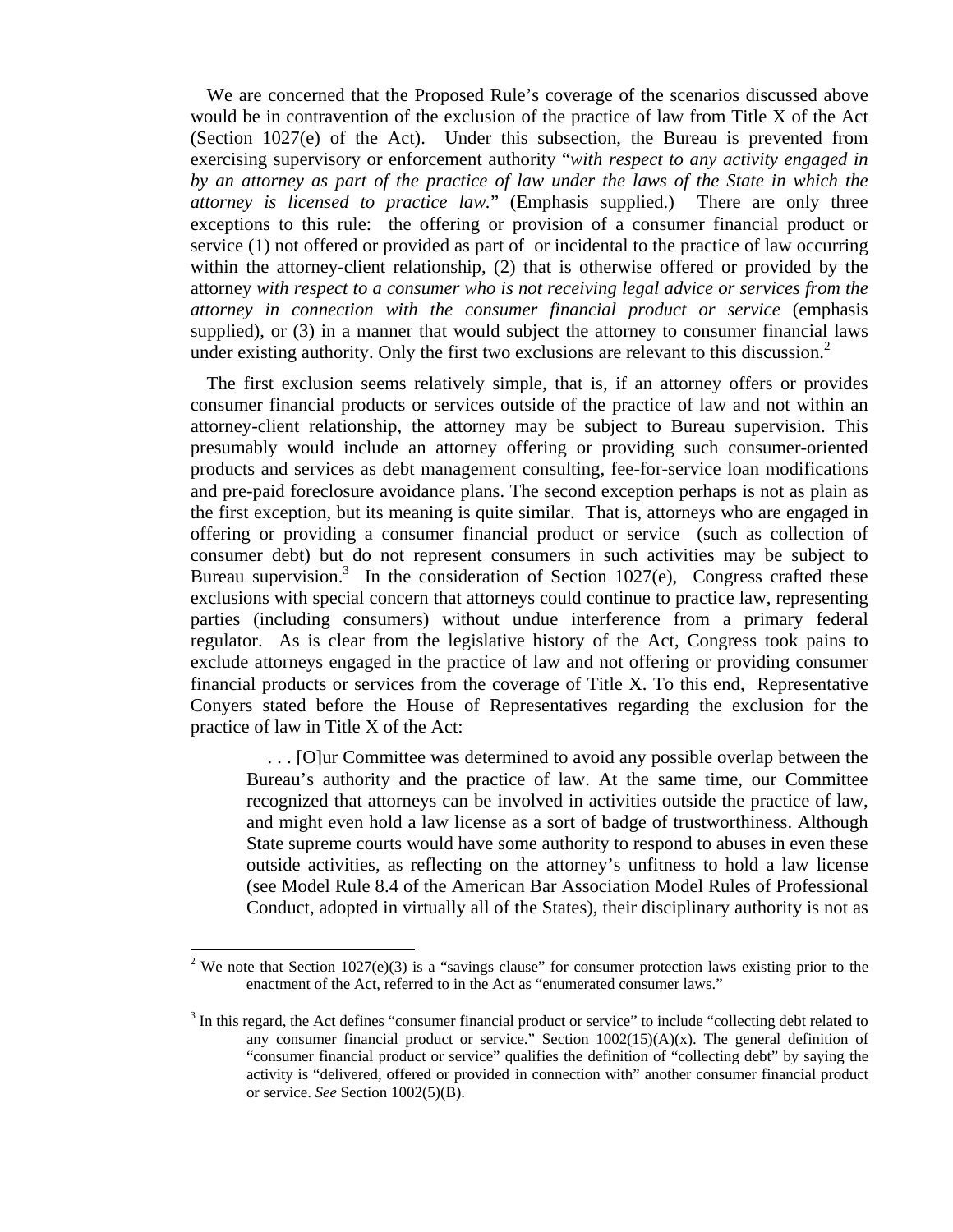extensive in these outside areas. The Committee was equally determined that these outside activities not escape effective regulations simply because the person engaging in them is an attorney or is working for an attorney. . . .

Accordingly, our Committee worked to make clear that the new Consumer Financial Protection Bureau established in the bill is not being given authority to regulate the practice of law, which is regulated by the State or States in which the attorney in question is licensed to practice. At the same time, the Committee worked to clarify that this protection for practice of law is not intended to preclude the new Bureau from other conduct engaged in by individuals who happen to be attorneys or to be acting under their direction, if the conduct is not part of the practice of law or incidental to the practice of law.

Section 1027(e) of the final bill incorporates this protection. It excludes from Bureau supervisory and enforcement authority all activities engaged in as part of the practice of law under the laws of the State in which the attorney in question is licensed to practice law. To the extent a paralegal, investigator, or law student intern is performing activities under the supervision of an attorney, and in a manner recognized under the laws of the relevant State as with the scope of the attorney's practice of law – and only to that extent – those activities also fall within this protection. . . . Extending the protection to cover to these legal assistants, under these conditions, is consistent with ensuring that the protection fully covers the practice of law as it is conventionally engaged in, while foreclosing any opportunity for an attorney to shield other commercial activities by engaging in them through surrogates.

Speech of Hon. John Conyers, Jr. of Michigan in the House of Representatives Wednesday, June 30, 2010, *Congressional Record* E1347, E1349 (July 15, 2010).

Finally, there is ample jurisprudence directing federal consumer protection regulators to give great deference to laws of Congress and of the states that may regulate the practice of law. Nowhere in the Act did Congress state that it intended to regulate lawyers engaged in the practice of law in attorney-client relationships. In fact, Congress carved this out of the Bureau's authority. Moreover, the application of the Bureau's supervisory authority with respect to the practice of law is analogous to the effort of the Federal Trade Commission to apply the financial privacy provisions of the Gramm-Leach-Bliley Act ("GLBA") to lawyers engaged in the practice of law. In that case, the U.S. Court of Appeals for the District of Columbia Circuit concluded that "[i]t is undisputed that the regulation of the practice of law is traditionally the province of the states,"<sup>4</sup> and "if Congress intends to alter the 'usual constitutional balance between the States and the Federal Government,' it must make its intention to do so 'unmistakably clear in the language of the statute."<sup>5</sup> Indeed, the U.S. Supreme Court has held that "[s]ince the founding of the Republic, the licensing and regulation of lawyers has been left exclusively to the States and the District of Columbia within their respective jurisdictions."6 The federal appeals court, in deciding

<sup>4</sup> *Am. Bar Ass'n v. Federal Trade Commission*, 430 F.3d 457, 471 (D.C. Cir. 2005)

<sup>5</sup> *Id*. (citing *Will v. Michigan Dep't of State Police*, 491 U.S. 58, 65 (1989) (quoting *Atascadero State Hospital v. Scanlon*, 473 U.S. 234, 242 (1985)).

<sup>6</sup> *Leis v. Flynt*, 439 U.S. 438 (1979).